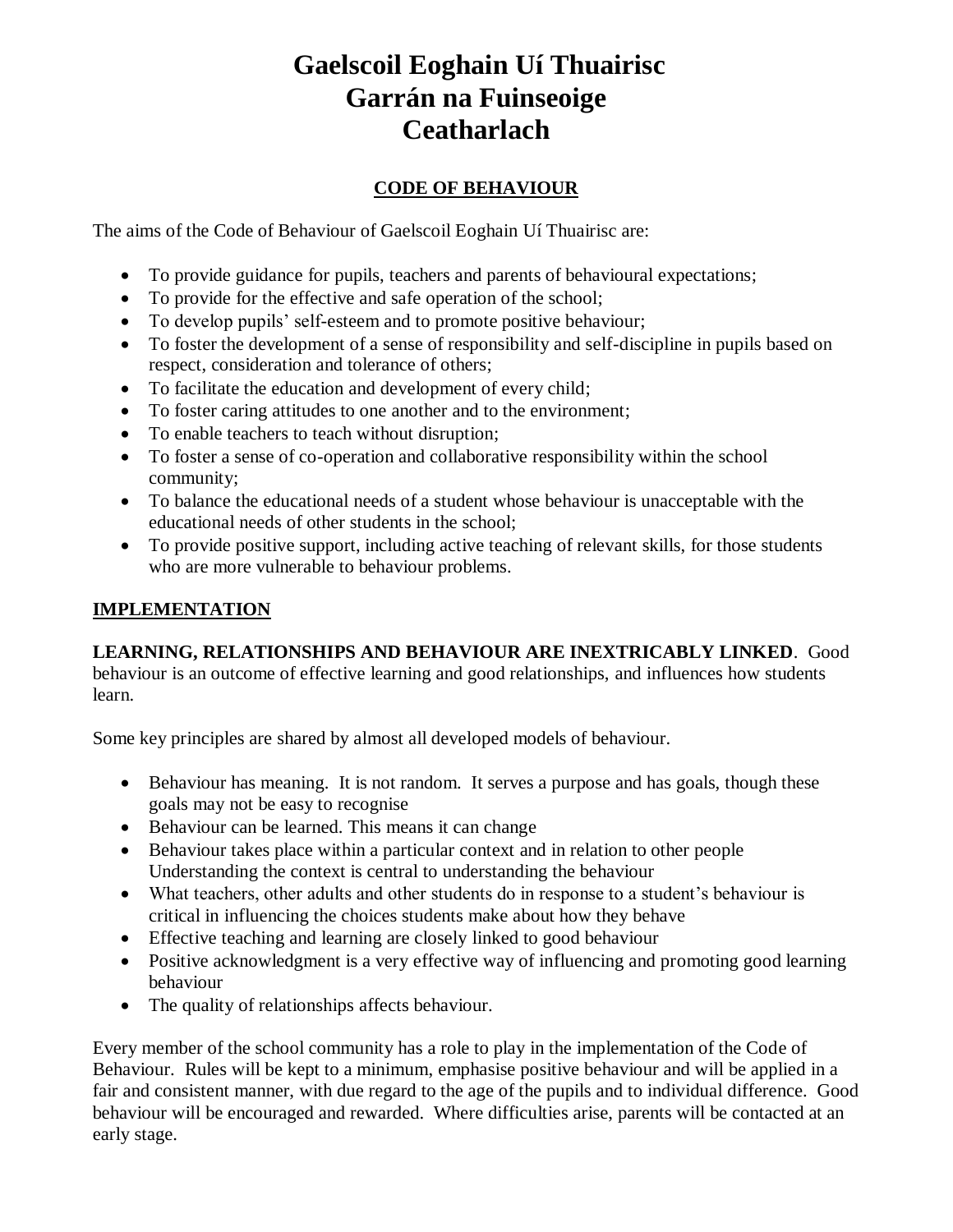## **PUPIL INVOLVEMENT**

Pupils are included in the drawing up of school rules in an age – appropriate manner. This is done regularly but particularly at the beginning of each school year where discussion takes place between each class and their teacher regarding the need for school rules in the context of the safety and progress, both social and academic, of all pupils. Examples of rewards and sanctions are agreed.

#### **STAFF INVOLVEMENT**

The Principal and staff draw up a proposed Code of Behaviour in accordance with National Educational Welfare Board Guidelines on "Developing a Code of Behaviour for Schools."

#### **PARENTAL INVOLVEMENT**

The proposed Code of Behaviour is presented to Parent Representatives for discussion after it has been drawn up by the Principal and staff and amended if appropriate.

## **BOARD OF MANAGEMENT**

The Code of Behaviour is presented to the Board of Management for discussion and ratification.

#### **GENERAL GUIDELINES FOR POSITIVE BEHAVIOUR**

- **1.** Pupils are expected to treat all adults and fellow pupils with respect and courtesy at all times. Behaviour that interferes with the rights of others to learn and to feel safe is unacceptable.
- **2.** Pupils are expected to show respect for all school property and to keep the school environment clean and litter free.
- **3.** Pupils are expected to take pride in their appearance, to have all books and required materials and to be in the right place at the right time.
- **4.** Pupils are expected to obey a teacher's instructions, to work and to present assignments neatly to the best of their ability.
- **5.** Pupils are expected to attend every day unless there is a genuine reason for absence, in which case the school must be informed in writing or by phone or verbally by the parent, stating the reason for absence.

## **BULLYING**

Bullying is systematic verbal, psychological or physical aggression by an individual or group against others. The most common forms of bullying are aggressive physical contact, name-calling, exclusion, intimidation, extortion, isolation and taunting. Bullying will not be tolerated and parents will be expected to cooperate with the school at all times in dealing with instances of bullying in accordance with the school's Anti-Bullying Policy.

#### **AFFIRMING POSITIVE BEHAVIOUR**

Positive reinforcement of good behaviour leads to better self-discipline and we place a greater emphasis on rewards and incentives than on sanctions.

## **STRATEGIES/INCENTIVES**

- A quiet word or gesture to show approval;
- A comment on a child's exercise book;
- Córas na gCártaí;
- A visit to another class or Principal for commendation;
- Praise in front of class group;
- Individual class merit awards, points awards or award stamps;
- Delegating some special responsibility or privilege;
- Homework Off Vouchers: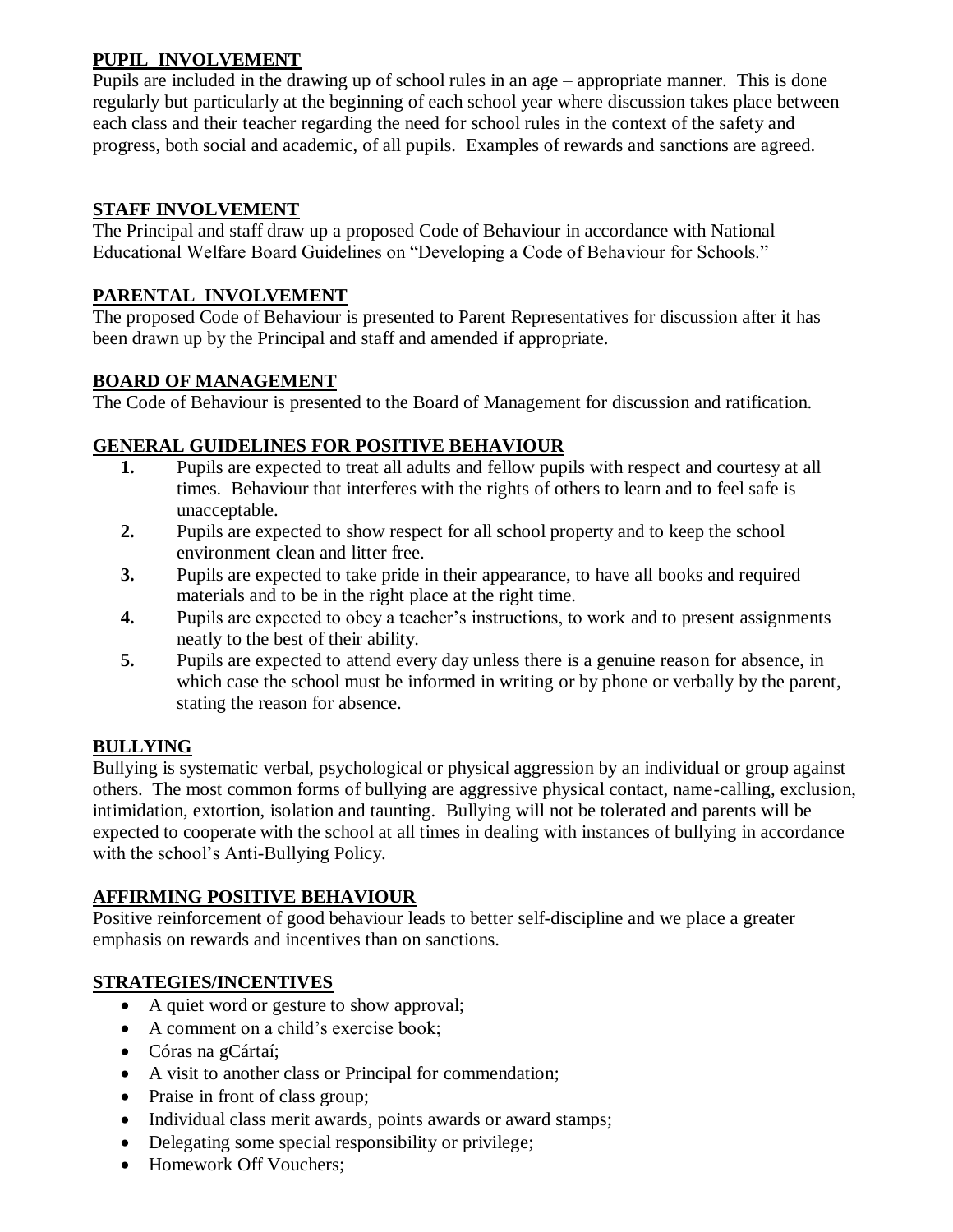- Written or verbal communication with parent;
- Dalta an Lae/Dalta na Seachtaine;
- School Assembly Celebration of noteworthy behaviour.

## **DISCOURAGING MISBEHAVIOUR**

The purpose of sanctions and other strategies is to promote positive behaviour and to discourage misbehaviour. Efforts will be made to understand the child's behaviour and all sides of the story will be investigated. If appropriate, a programme of suitable behaviour will be drawn up with the child and the child will be encouraged and supported to change his/her behaviour. Sanctions will be applied according to the gravity of the misbehaviour, with due regard to age and emotional development. These will include:

- Reasoning with pupil;
- Verbal reprimand including advice on how to improve;
- Temporary separation from peers within class and/or temporary removal to another class;
- Temporary separation in school yard and or removal to another play area;
- Prescribing extra work;
- Loss of privileges;
- Note in child's "Dialann Scoile";
- Communication with parents;
- Referral to Principal;
- Principal communicating with parents;
- Exclusion (Suspension or Expulsion) from school in accordance with NEWB guidelines.

Pupils will not usually be deprived of engagement in a Curricular Area, except on the grounds of health/safety.

#### **DEGREES OF MISDEMEANOURS.**

The degree of misdemeanours i.e. minor, serious or gross will be judged by the teachers and/or Principal and/or Board of Management based on a common sense approach with regard to the gravity/frequency of such misdemeanours, as follows:

## **EXAMPLES OF MINOR MISDEMEANOURS**

Interrupting class work/arriving late for school/ running in school building/ Running on school stairs/talking in class line/leaving seat without permission /placing unfinished food/drinks cartons in class bin/leaving litter around school/ not wearing correct /full uniform/being discourteous/unmannerly/not completing homework without good reason/deliberately endangering self/fellow pupils in the school yard.

## **AN GHAEILGE / IRISH**

**An Ghaeilge** is the first language of the Gaelscoil. It is spoken formally, informally and at all school related events. Children are encouraged to learn and to use **an Ghaeilge** from their first day at school and are expected to speak completely **as Gaeilge** from mid March of their Senior Infant year. If the rule of speaking **as Gaeilge** is broken, the following system is applied:

- 1. If the rule is broken for the first time, the child's name is recorded in the Leabhar Béarla / English Book, the child signs a slip indicating that they have broken the rule for the first time and parents/guardians sign the slip also. The child's teacher speaks to the child regarding this rule.
- 2. If the rule is broken for the second time, the child's name is again recorded in the Leabhar Béarla / English Book, the child signs a slip indicating that they have broken the rule for the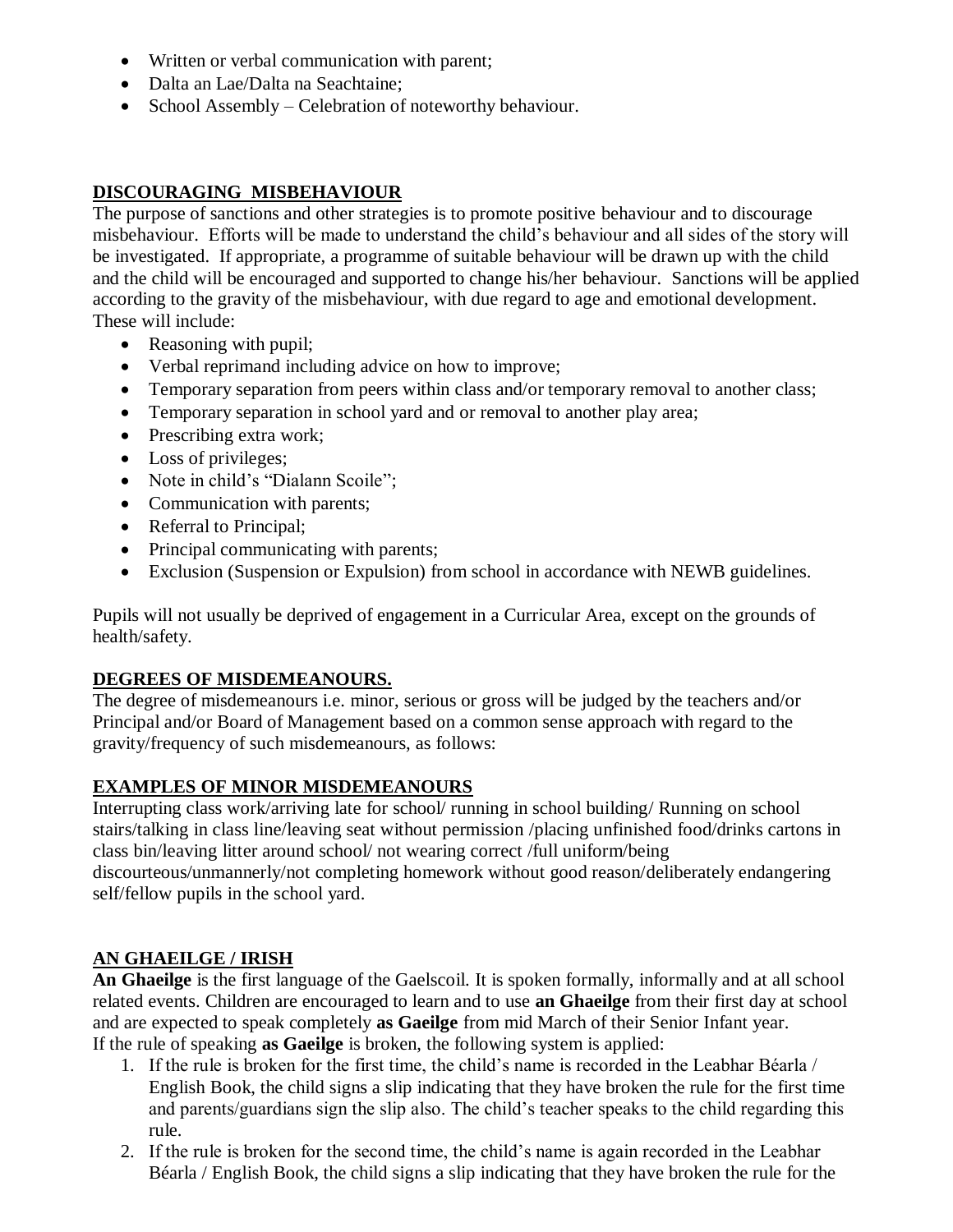second time and parents/guardians sign the slip also. The principal speaks to the child regarding this rule.

3. If the rule is broken for the third time, the child's name is again recorded in the Leabhar Béarla / English Book, the child signs a slip indicating that they have broken the rule for the third time and parents/guardians sign the slip also. The principal speaks to the child's parents/guardians regarding this rule and requests that they support their child regarding keeping it.

#### **SCHOOL UNIFORM**

Pupils are expected to dress neatly in school and to wear the correct and full uniform on the appropriate days. The school uniform consists of brown pinafore/skirt/trousers, cream shirt, brown tie, brown jumper or cardigan. The length of pinafores and skirts is to be of appropriate length. During warm weather, the pinafore/skirt/trousers may be substituted by cream or brown shorts.

School tracksuit consists of plain black tracksuit bottoms, white polo shirt and school tracksuit top (green with red and yellow stripes). During warm weather, tracksuit bottoms may be substituted by black shorts.

Footwear is to be appropriate and safe e.g. no platforms or high heels.

Hair is to be neat, properly kept and inspected regularly for headlice. Hair styles are to be appropriate for school. Hair colour is to be natural.

Pupils with pierced ears may wear one pair of neat stud earrings in line with the school's Health and Safety Regulations.

#### **EXAMPLES OF SERIOUS MISDEMEANOURS.**

Constantly disruptive in class/telling lies/stealing/damaging other pupil's property, having a mobile phone on school premises, bullying/back answering a teacher/frequenting school premises after school hours without appropriate permission/leaving school premises during school day without appropriate permission. Not working to full potential/using unacceptable language/bringing dangerous items to school. Deliberately injuring another. .

#### **EXAMPLES OF GROSS MISDEMEANOURS.**

Aggressive, threatening, violent or intimidating behaviour towards another/intentional damage to property/causing intentional injury to others. Possession of inappropriate items and potentially dangerous items and substances.

The above lists are not exhaustive.

#### **SUSPENSION/EXPULSION**

Before serious sanctions such as, suspension or expulsion are used, the normal channels of communication between school and parents will be utilised. Communication with parents may be verbal or by letter depending on the circumstances. In the case of gross misbehaviour or persistent disruption to class, the Board may authorise the Chairperson or Principal to sanction an immediate suspension for a period not exceeding three school days, pending a discussion of the matter with the parents. The Board of Management of Gaelscoil Eoghain Uí Thurisic reserves the right to take such reasonable measures as it considers appropriate to ensure that good order and discipline are maintained in the school and that the safety of all students, staff and visitors is secured.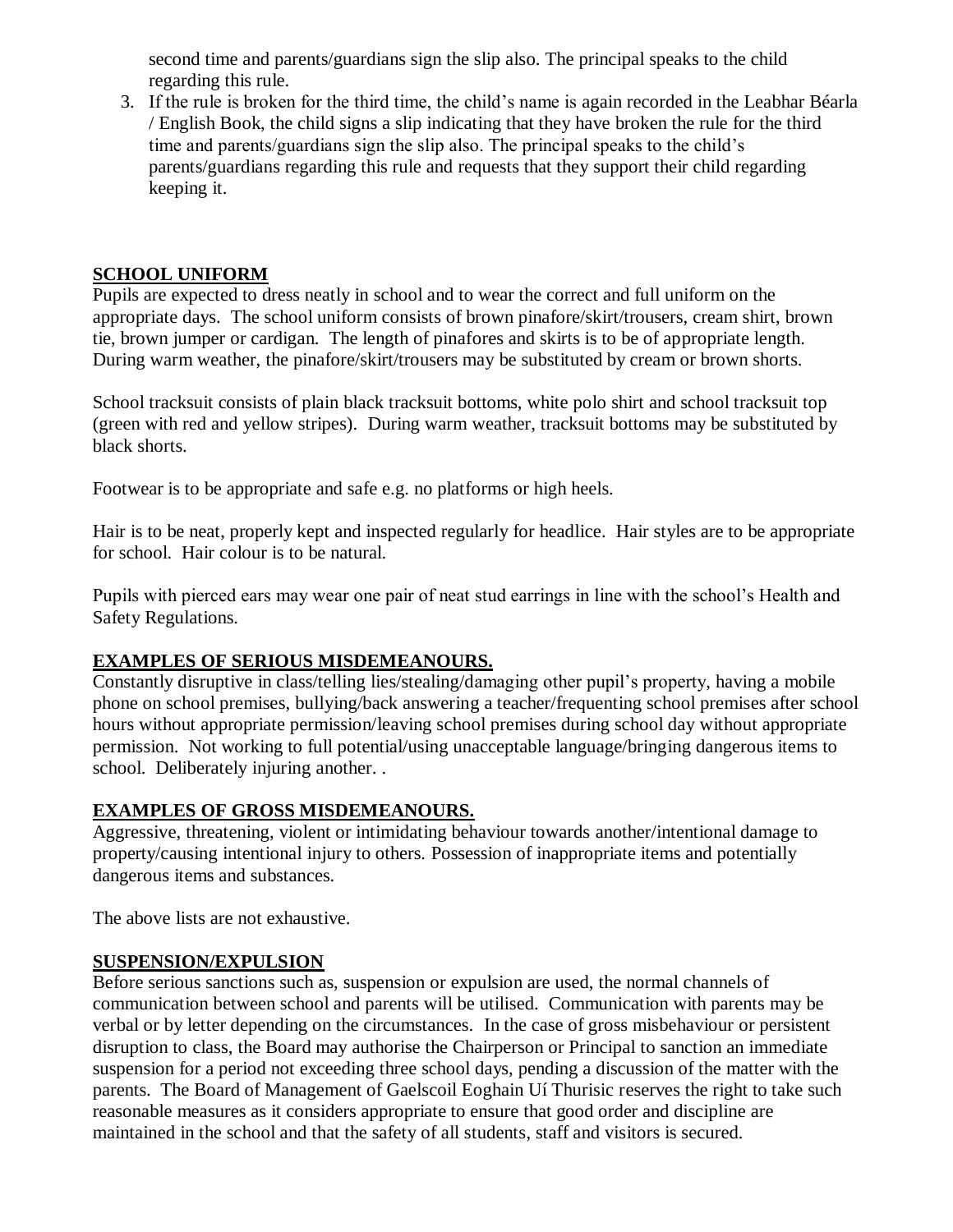Expulsion may be considered in an extreme case, in accordance with the Rule of National Schools and the Education Welfare Act 2000. Before suspending or expelling a pupil, the Board shall notify the Local Welfare Education Officer in writing in accordance with NEWB guidelines.

## **IMPLEMENTING THE SUSPENSION**

## **Written notification**

The Principal should notify the parents and the student in writing of the decision to suspend. The letter should confirm:

- $\bullet$  the period of the suspension and the dates on which the suspension will begin and end;
- the reasons for the suspension;
- any study programme to be followed;
- the arrangement for returning to school, including any commitments to be entered into by the student and the parents (for example, parents might be asked to reaffirm their commitment to the code of behaviour);
- the right of appeal to the Secretary General of the Department of Education and Science *(Education Act l998, section 29);*
- the right to appeal the suspension or expulsion of a pupil in accordance with Section 29 of the Education Act 1998, when the total number of days for which the student has been suspended in the current school year reaches twenty days.

## **REMOVAL OF SUSPENSION (Reinstatement)**

Following or during a period of suspension, the parent/s may apply to have the pupil reinstated to the school. The parent/s must give a satisfactory undertaking that a suspended pupil will behave in accordance with the school code and the Principal must be satisfied that the pupil's reinstatement will not constitute a risk to the pupil's own safety or that of the other pupils or staff. The Principal will facilitate the preparation of a behaviour plan for the pupil if required and will re-admit the pupil formally to the class.

## **SCHOOL RULES**

School rules are kept to a minimum and are devised with regard for the health, safety and welfare of all members of the school community. If a school is to function efficiently, it is necessary that rules and regulations are clearly stated and enforced consistently and fairly. School rules are outlined in the pupils' Dialann Scoile.

## **BEFORE/AFTER SCHOOL**

Parents are reminded that the staff of the school does not accept responsibility for pupils before official opening time 9.20am or after the official closing time of 2pm (Infants) 3pm (other classes) except where pupils are engaged in an extra-curricular activity organised by the school and approved by the Board of Management. Pupils involved in such activities are expected to behave in accordance with school behaviour policy during these times.

## **BOARD OF MANAGEMENT'S RESPONSIBILITIES**

- Provide a comfortable, safe learning environment;
- Support the Principal and staff in implementing the code;
- Ratify the code.

## **PRINCIPAL'S RESPONSIBILITIES**

• Provide support for all staff and pupils in implementing the Code of Behaviour;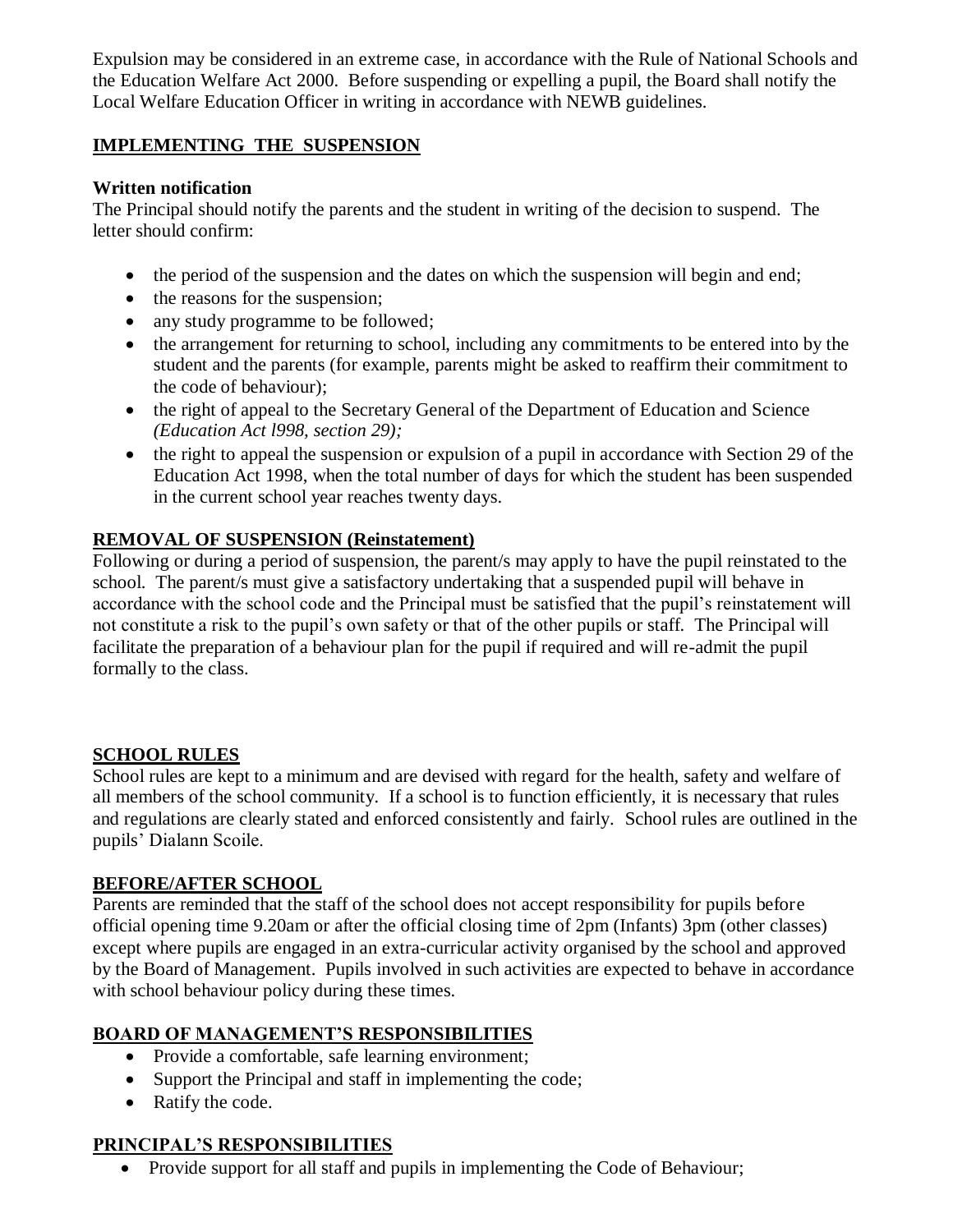- Promote a positive climate in the school;
- Ensure that the Code of Behaviour is implemented in a fair and consistent manner;
- Arrange for review of the Code as required;
- Seek advice from the school's N.E.P.S. psychologist or advise parents to seek advice from the H.S.E. through their G.P. if appropriate.

## **TEACHERS' RESPONSIBILITIES**

Support and implement the school's code of behaviour.

- Create a safe working environment for each pupil;
- Recognise and affirm good work;
- Prepare school work and correct work done by pupils;
- Recognise and provide for individual talents and difference among pupils;
- Be courteous, consistent and fair;
- Keep opportunities for disruptive behaviour to a minimum;
- Deal appropriately with misbehaviour;
- Keep a record of instances of serious misbehaviour or repeated instances of misbehaviour;
- Provide support for colleagues;
- Monitor patterns of misbehaviour;
- Draw up a behaviour plan for student if appropriate;
- Communicate with parents when necessary and provide reports on matters of mutual concern.

## **PUPILS' RESPONSIBILITIES**

- Take part in drafting school rules
- Attend school regularly and punctually
- Listen to their teachers and act on instructions/advice
- Show respect for all members of the school community
- Respect all school property and the property of other pupils
- Avoid behaving in any way which would endanger other
- Avoid all nasty remarks, swearing and name-calling
- Include other pupils in games and activities
- Bring correct materials/books to school
- Follow school and class rules.

## **PARENTS'/GUARDIANS' RESPONSIBILITIES**

Encourage children to have a sense of respect for themselves and for property

- Ensure that children attend regularly and punctually;
- Be interested in, support and encourage their children's school work;
- Be familiar with the code of behaviour and support its implementation;
- Co-operate with the teachers in instances where their child's behaviour is causing difficulties for others;
- The onus is on parents/guardians to ensure that their children's hair is free from headlice and to deal with the problem promptly if notified by the school authorities;
- Communicate with the school in relation to any problems which may affect child's progress/behaviour;
- Seek advice from the H.S.E. through their G.P. if appropriate and share any recommendations with the school.